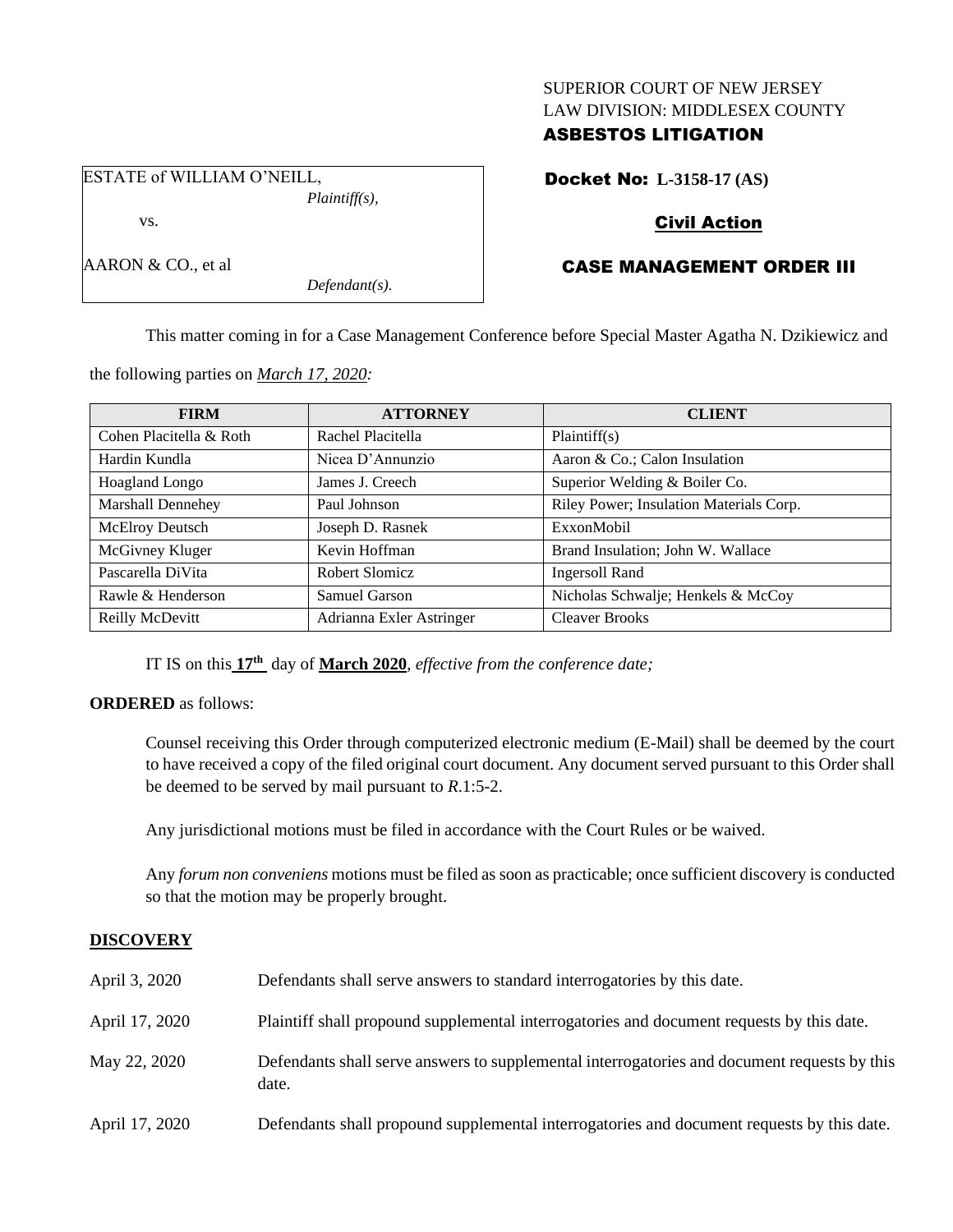| May 22, 2020  | Plaintiff shall serve answers to supplemental interrogatories and document requests by this<br>date.                                                                                                        |
|---------------|-------------------------------------------------------------------------------------------------------------------------------------------------------------------------------------------------------------|
| July 10, 2020 | Fact discovery, including depositions, shall be completed by this date. Plaintiff's counsel shall<br>contact the Special Master within one week of this deadline if all fact discovery is not<br>completed. |
| July 10, 2020 | Depositions of corporate representatives shall be completed by this date.                                                                                                                                   |

#### **EARLY SETTLEMENT**

August 21, 2020 Settlement demands shall be served on all counsel and the Special Master by this date.

## **MEDICAL EXPERT REPORT**

| August 10, 2020  | Plaintiff shall serve medical expert reports by this date.                                                                                                                                                                                               |
|------------------|----------------------------------------------------------------------------------------------------------------------------------------------------------------------------------------------------------------------------------------------------------|
| August 10, 2020  | Upon request by defense counsel, plaintiff is to arrange for the transfer of pathology specimens<br>and x-rays, if any, by this date.                                                                                                                    |
| December 4, 2020 | Defendants shall identify its medical experts and serve medical reports, if any, by this date. In<br>addition, defendants shall notify plaintiff's counsel (as well as all counsel of record) of a<br>joinder in an expert medical defense by this date. |

## **LIABILITY EXPERT REPORTS**

| August 10, 2020      | Plaintiff shall identify its liability experts and serve liability expert reports by this date or<br>waive any opportunity to rely on liability expert testimony. |
|----------------------|-------------------------------------------------------------------------------------------------------------------------------------------------------------------|
| Docombor $\ell$ 2020 | Defendante shall identify its lightlity experts and serve lightlity expert reports if any by this                                                                 |

December 4, 2020 Defendants shall identify its liability experts and serve liability expert reports, if any, by this date or waive any opportunity to rely on liability expert testimony.

#### **SUMMARY JUDGMENT MOTION PRACTICE**

- August 21, 2020 Plaintiff's counsel shall advise, in writing, of intent not to oppose motions by this date.
- September 4, 2020 Summary judgment motions shall be filed no later than this date.
- October 2, 2020 Last return date for summary judgment motions.

#### **ECONOMIST EXPERT REPORTS**

- August 10, 2020 Plaintiff shall identify its expert economists and serve expert economist report(s), if any, by this date or waive any opportunity to rely on economic expert testimony.
- December 4, 2020 Defendants shall identify its expert economists and serve expert economist report(s), if any, by this date or waive any opportunity to rely on economic expert testimony.

#### **EXPERT DEPOSITIONS**

January 22, 2021 Expert depositions shall be completed by this date. To the extent that plaintiff and defendant generic experts have been deposed before, the parties seeking that deposition in this case must

 $\_$  , and the set of the set of the set of the set of the set of the set of the set of the set of the set of the set of the set of the set of the set of the set of the set of the set of the set of the set of the set of th